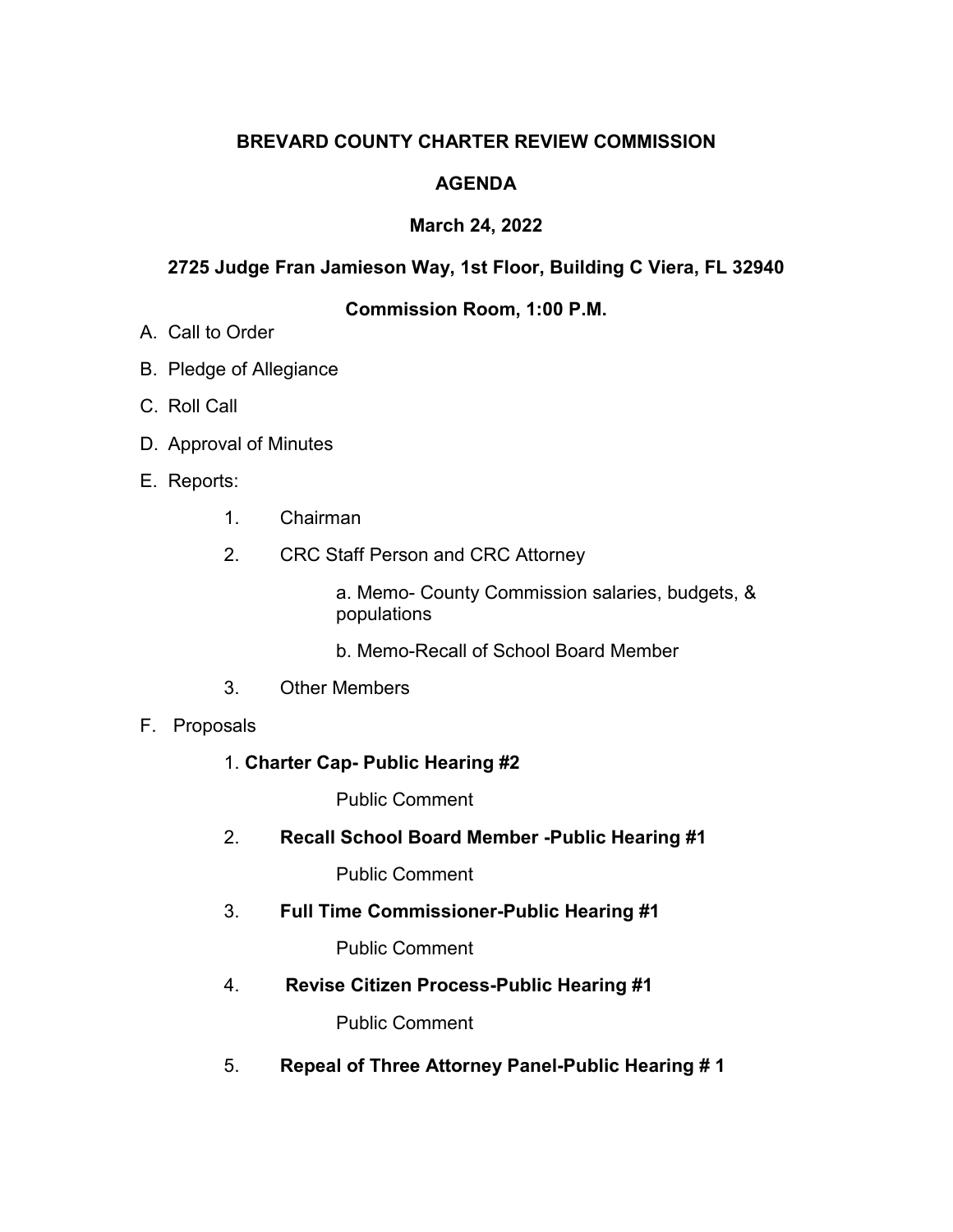### Public Comment

#### G. Unfinished Business

- 1. Revision to the future meeting schedule
- 2. Discussion on proposal voting methods
- 3. Fiscal Analysis Direction

### 4. **Blaise Trettis**:

Motion to change "ten (10)" in Rule 17. Charter Amendments to "eight (8)".

#### H. New Business

### 1. **Blaise Trettis**

Motion to delete from Rule 16 of the Rules of Procedure Brevard County Charter Review Commission the words with the following strike through:

 "Rule 16. Rule Amendments: These rules and policies shall be the by-laws of the Commission and may be amended by an affirmative vote of eight (8) of the members of the Commission with at least one member appointed by each Commissioner present."

# 2. **Blaise Trettis**:

Motion for Commission attorney Paul Gougelman to seek Attorney General Opinion from Florida Attorney General Ashley Moody on whether Proposal to Amend Brevard County Charter to Add Recall of School Board Members is violative of Article VIII, section 1(g) of the Florida Constitution which provides that, " Counties operating under county charters shall have all powers of local selfgovernment not inconsistent with general law, or with special law approved by vote of the electors."

- I. Public Comment
- J. Adjournment